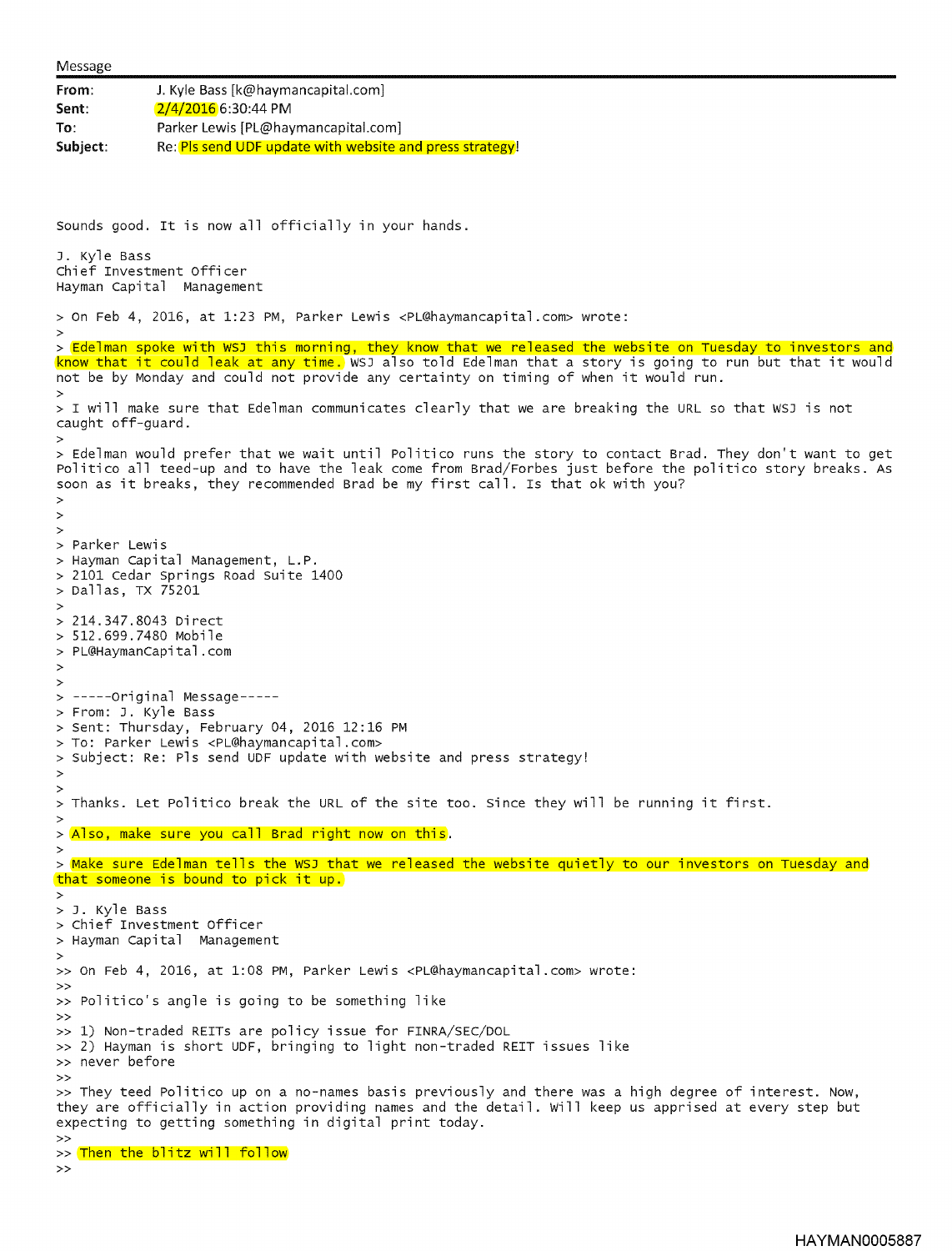>><br>>> Parker Lewis » Hayman Capital Management, L.P. » 2101 Cedar Springs Road Suite 1400 >> 2101 Cedar Springs<br>
>> 214.347.8043 Direct<br>
>> 214.347.8043 Direct<br>
>> 512.699.7480 Mobile >><br>>> 214.347.8043 Direct<br>>> 512.699.7480 Mobile » PL@HaymanCapital.com  $\rightarrow$  $\gg$  -----Original Message-----» From: J. Kyle Bass » Sent: Thursday, February 04, 2016 12:02 PM » To: Parker Lewis <PL@haymancapital.com> » Subject: Re: Pls send UDF update with website and press strategy! >><br>>> <mark>Perfect...let's sail this ship!!!</mark><br>>> » J. Kyle Bass » chief Investment officer » Hayman Capital Management >» On Feb 4, 2016, at 12:57 PM, Parker Lewis <PL@haymancapital.com> wrote: >» >>> Sounds good, we are going into motion. >» >>> Edelman has a calling plan and digital plan in place for post-break. Only uncertainty was how we break (not the media push thereafter). I told them that we were good to run with Politico today and they are making the call. >» >>> I will also call Brad at Forbes. Edelman asked if you would be available for an interview. I told them not today but that we could leave it out there as a carrot for the future. I also offered that I would speak with them but for background only and not quotable on record. >» >» >» >» >» Parker Lewis >» Hayman Capital Management, L.P. >» 2101 Cedar Springs Road Suite 1400 >» Dallas, TX 75201 >» >» 214.347.8043 Direct >» 512.699.7480 Mobile >» PL@HaymanCapital.com >» >» >>> -----Original Message----->» From: J. Kyle Bass >» sent: Thursday, February 04, 2016 11:48 AM >» To: Parker Lewis <PL@haymancapital.com> >» subject: Re: Pls send uDF update with website and press strategy! >» >» >>> I am good with today and a push all day tomorrow. Make sure brad at Forbes knows too. He will write a story and distribute it. >» >» J. Kyle Bass >» Chief Investment Officer >» Hayman Capital Management >» »» On Feb 4, 2016, at 12:29 PM, Parker Lewis <PL@haymancapital.com> wrote: >>» »» Ok. Just spoke with Edelman. They discussed internally and their official proposal is to either go back to Faber to have him tweet on Monday OR they have politico lined up to run a story this afternoon. After deliberating internally, they came around to your view that tomorrow is not ideal. Instead the two paths are: either go today or Monday. If we go this afternoon, we have all day tomorrow to push the story >>» >>>> Thoughts on these two paths?  $>>>>$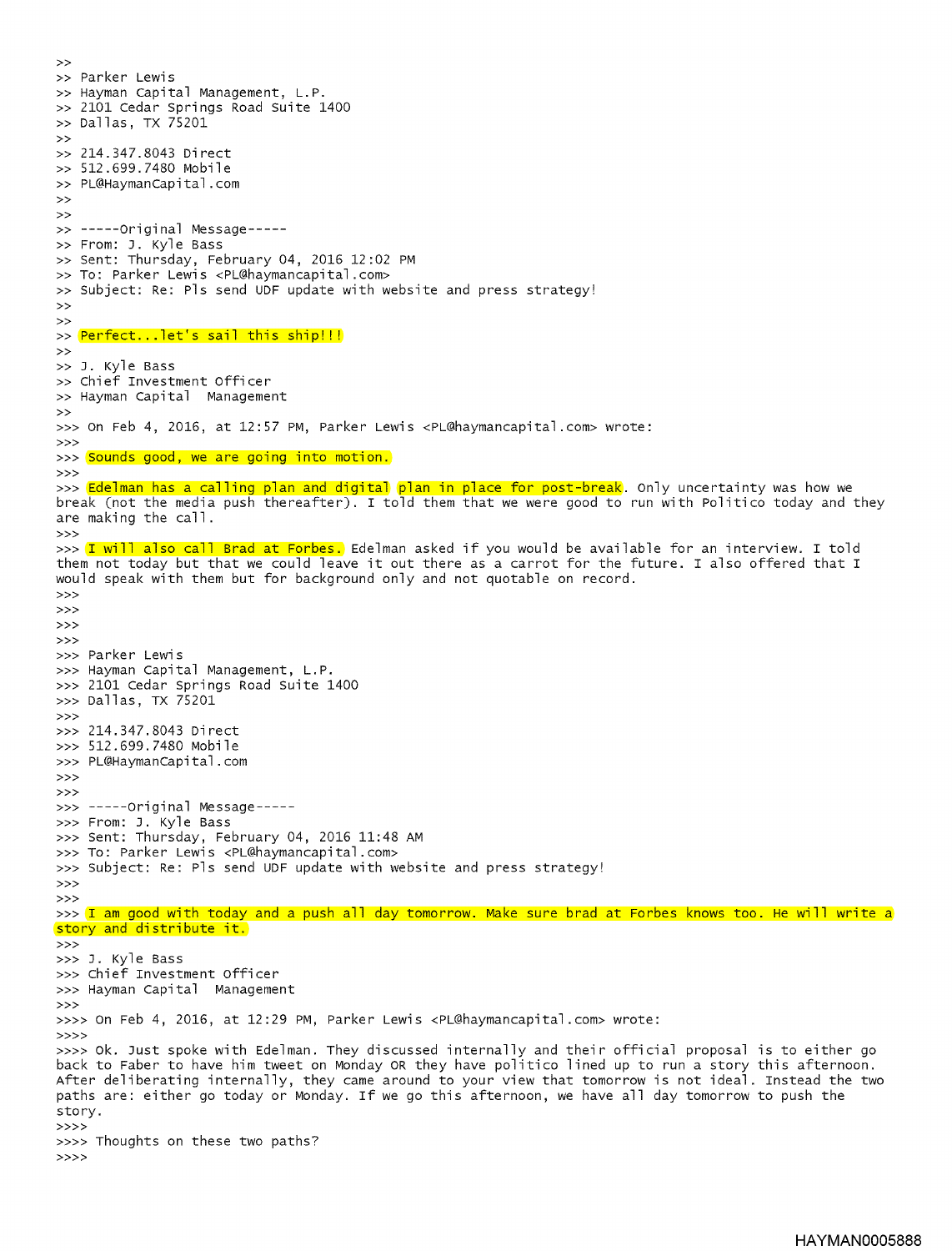>>» »» Parker Lewis >»> Hayman Capital Management, L.P. »» 2101 Cedar Springs Road Suite 1400 »» Dallas, TX 75201 >>» »» 214.347.8043 Direct >>» 512.699.7480 Mobile »» PL@HaymanCapital.com >>» >>»  $\rightarrow$  >>> -----Original Message-----»» From: J. Kyle Bass »» Sent: Thursday, February 04, 2016 11:20 AM »» To: Parker Lewis <PL@haymancapital .com> »» Subject: Re: Pls send UDF update with website and press strategy! >>» >>» »» If you want to go tomorrow, the release needs to happen at 8am. I am game for that. Not later in the day. >>» >>>> Let's do it. Edelman has had plenty of time to devise the recipient list and to purchase key words...<mark>lets get going first thing tomorrow morning</mark>. I will be in the air for the next 4 hrs but available via email if they email you the plan. >>» >>» J. Kyle Bass »» Chief Investment Officer »» Hayman Capital Management >>» >>>» On Feb 4, 2016, at 12:15 PM, Parker Lewis <PL@haymancapital .com> wrote: >>>» >»» Don't disagree, I just don't like the fact that the website is just sitting out there to be found and leaked by a blog at any time, we partially lose control in that environment. But if you want to wait until Monday, we will wait until Monday. >>>» >>>» >>>» >>>» >>>» Parker Lewis >>>» Hayman Capital Management, L.P. >>>» 2101 Cedar Springs Road Suite 1400 >>>» Dallas, TX 75201 >>>» >>>» 214.347.8043 Direct >>>» 512.699.7480 Mobile >>>» PL@HaymanCapital.com >>>» >>>» >>>» Original Message >>>» From: J. Kyle Bass >>>» Sent: Thursday, February 04, 2016 11:13 AM >>>» To: Parker Lewis <PL@haymancapital.com> >>>» Subject: Re: Pls send UDF update with website and press strategy! >>>» >>>» >>>>> I think we should move to promote and go forward Monday morning. Friday is always a bad day to launch anything. >>>» >»» This should be our plan. >>>» >»» J. Kyle Bass »»> Chief Investment Officer >»» Hayman Capital Management >>>» >>»» On Feb 4, 2016, at 12:10 PM, Parker Lewis <PL@haymancapital.com> wrote: >>>>» >>»» WSJ is not running on Monday and we do not have a commitment on a day thereafter. >>>>» >>»» I spoke with the WS3's real estate editor last night (requested by Greg); it sounds like they are looking to include the complexity of the Ponzi-like nature which greg previously was going to stay away from - this will likely result in a delay; this would make the story more impactful but does not help our issue of timing. >>>>»